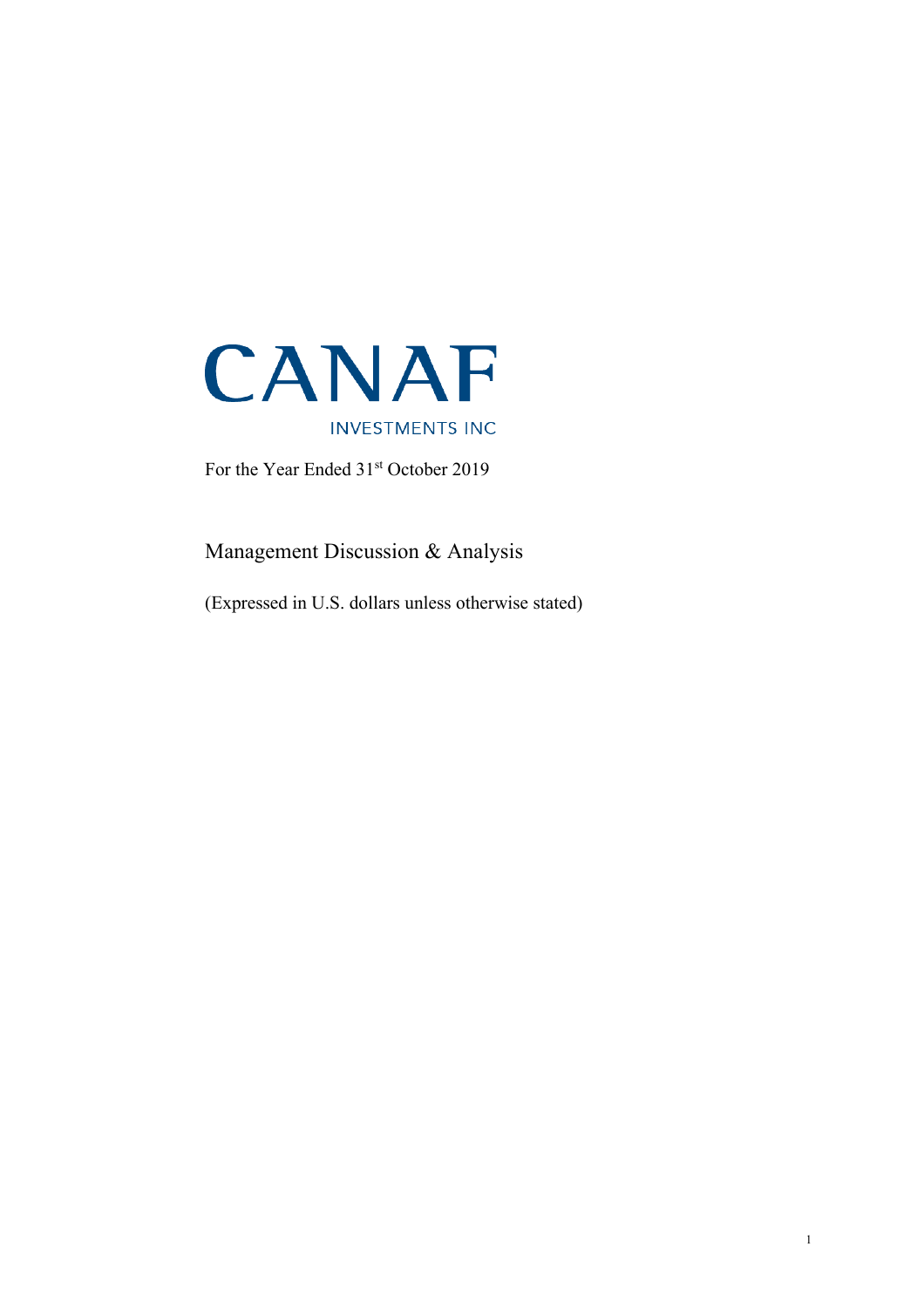## **INTRODUCTION**

Date Prepared: February 21st 2020.

This Management Discussion and Analysis, ("MDA") covers the operations of Canaf Investments Inc. ("Canaf" or the "Corporation") for the year ended October 31, 2019 and should be read in conjunction with the audited consolidated Financial Statements for the year ended October 31, 2019 and related notes. The Financial Statements are presented in accordance with International Financial Reporting Standards ("IFRS"). Canaf's accounting policies are described in Note 2 of the audited Financial Statement for the year ended October, 31, 2019. The financial statements together with this MDA are intended to provide investors with a reasonable basis for assessing the financial performance of the Corporation.

All dollar amounts are expressed in US dollars, the functional currency of the Corporation, unless otherwise stated. The Corporation's listing on the TSX-V however, is quoted in Canadian Dollars. Additional information relating to the Corporation is available on SEDAR at www.sedar.com. or at Corporation's website at www.canafinvestments.com.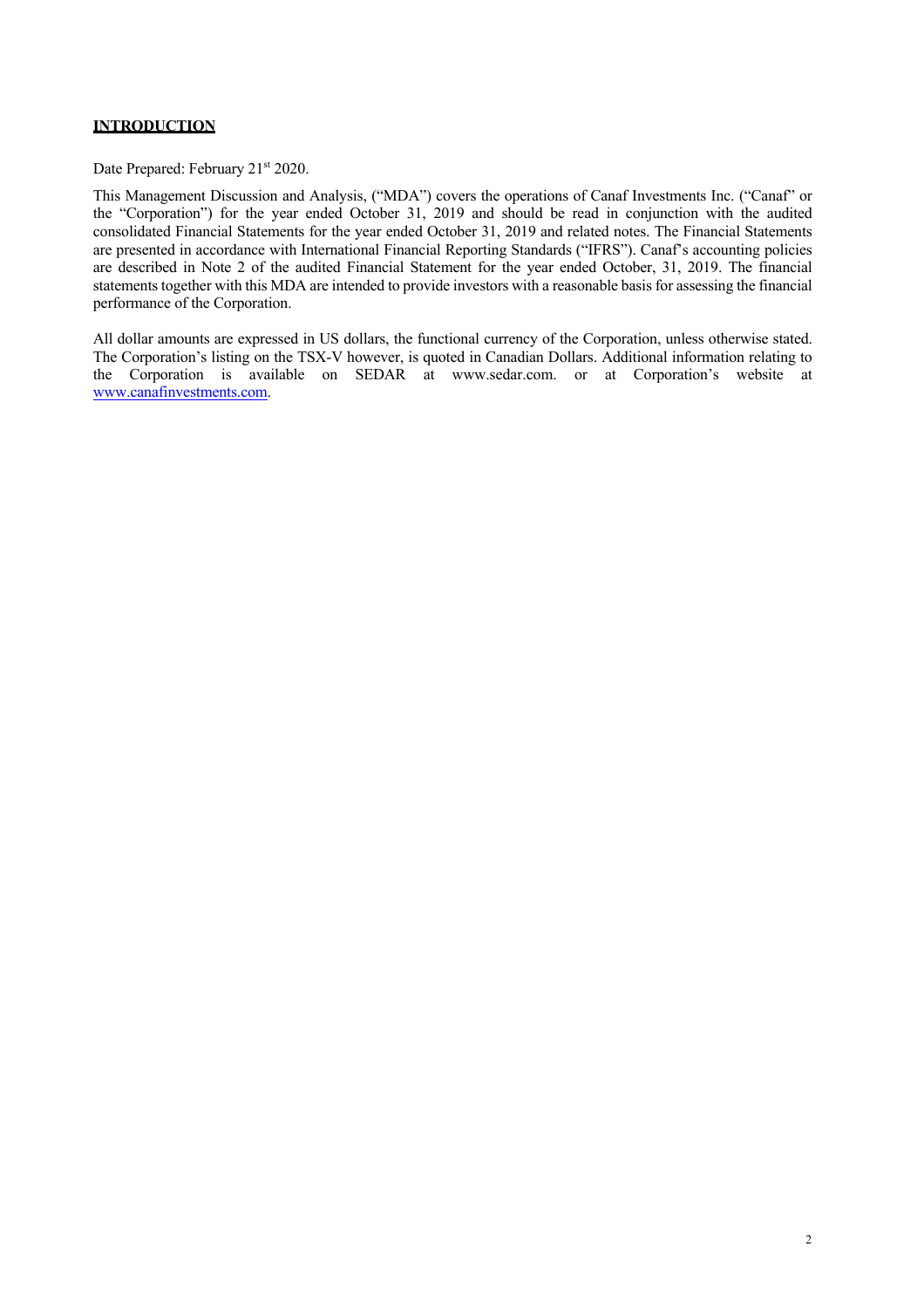## **DESCRIPTION OF BUSINESS**

Canaf is incorporated in the Province of British Columbia with two wholly owned subsidiaries in South Africa, Quantum Screening and Crushing (Pty) Limited ("Quantum"), and Canaf Investments (Pty) Ltd, ("Canaf Ltd").

Quantum, through its 70% owned subsidiary, Southern Coal (Pty) Ltd. ("Southern Coal"), processes anthracite coal into de-volatised anthracite (calcined anthracite) for sale mostly to steel and ferromanganese manufacturers as a substitute product for coke.

Canaf Investments (Pty) Ltd, incorporated in 2019, acts as Canaf's South African holding company with the intention of creating a diverse Corporation focused on sustainable and long-term growth sectors within South Africa. Canaf Investments (Pty) Ltd owns 100% of Canaf Estate Holdings (Pty) Ltd., ("CEH").

#### *Southern Coal – Calcined Anthracite, South Africa*

Southern Coal produces calcined anthracite, which is primarily sold as a substitute to coke in sintering processes, by feeding anthracite coal through its rotary kilns, at temperatures between 900 and 1100 degrees centigrade; the volatiles are driven off and the effective carbon content increased.

Southern Coal's clients are world leaders in steel and ferromanganese production. Southern Coal's three kilns operate near Newcastle, KwaZulu Natal.

#### *Canaf Estate Holdings – Property Investments, South Africa*

CEH is a property investment company focused on acquiring, redeveloping and renting properties primarily within the suburbs of the old Johannesburg CBD. CEH made its first property acquisition in August 2019.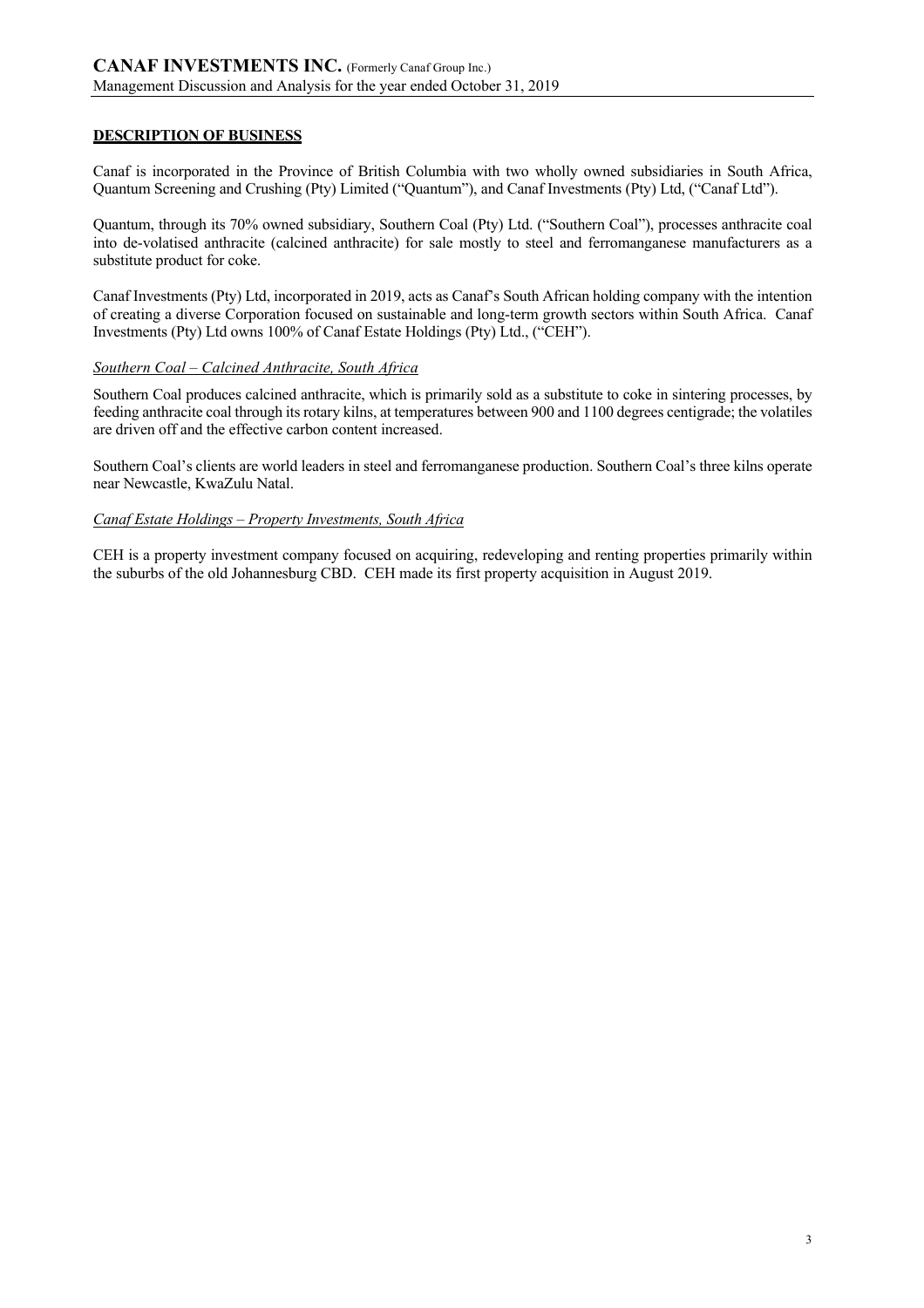# **OVERALL PERFORMANCE AND OUTLOOK**

The Corporation reports another strong year for profit delivery, with net income before tax for the twelve-months ending 31<sup>st</sup> October 2019 of \$730,337 (2018: \$697,267). This maintenance and increase in pre tax profitability of 5% is a particular success given the anticipated decline in revenue, as was communicated last financial year.

Revenue declined 20% during the twelve months from 2019: \$11,750,350 compared to 2018: \$14,673,658, due to global pressure on the steel and manganese markets, which subsequently filters back to demand for Southern Coal's product.

Given the historical volatility around demand for Southern Coal's products the board has been actively seeking new opportunities that will offer long-term growth potential for shareholders, and during the year incorporated CEH, which completed the purchase of its first property investment in Johannesburg for an overall cost of approximately \$125,000. The property is expecting to yield a net return of in excess of 10% per annum.

The final quarter of 2019 shows a notable improvement in sales for Southern Coal compared to the previous three quarters; this represents the realisation of a new customer that Southern Coal has been working with for years, finally coming on line. The Corporation hopes to secure a long-term supply contract not only with its new customer, but also hopes to renew existing contracts during Q2 2020.

Whilst the Corporation has reported a decline in sales compared to the prior year, operating margins have improved and the company continues to generate a healthy level of free cashflow which the boards intends to utilize for further growth in new sectors.

With zero long-term debt, a strong balance sheet, and a cash flow positive business in South Africa, the Corporation believes it is in a good position to continue its journey in growing shareholder equity, which as of October 31, 2019, stands at approximately \$3.8 million (CDN\$5.1 million).

### *Selected Financial Information*

Due to the Corporation being listed on the TSX-V and it share price is quoted in Canadian Dollars, the Corporation has converted some key financial information included in this report to Canadian dollars. The following financial information is derived from the Corporation's financial statements for the year ended October 31, 2019, with a comparison in Canadian Dollars.

|                                              | <b>Oct 31</b><br><b>12 Months Ended</b> |                            | <b>Oct 31</b><br><b>12 Months Ended</b> |                                |
|----------------------------------------------|-----------------------------------------|----------------------------|-----------------------------------------|--------------------------------|
| Conversion 1.00 US (av. 12 months)           | 2019<br><b>USS</b>                      | 2018<br>US\$               | 2019<br><b>CDNS</b><br>1.32907          | 2018<br><b>CDNS</b><br>1.30346 |
|                                              |                                         |                            |                                         |                                |
| Revenue from Sales<br>Cost of Sales          | 11,750,350<br>(10, 729, 419)            | 14,673,658<br>(13,502,330) | 15,617,000<br>(14,260,115)              | 19,126,492<br>(17,599,716)     |
| <b>Gross Profit</b>                          | 1,020,931                               | 1,171,328                  | 1,356,885                               | 1,526,776                      |
| Expenses                                     | (481, 483)                              | (587,312)                  | (639, 923)                              | (765, 537)                     |
| Interest Income                              | 173,085                                 | 101,284                    | 230,041                                 | 132,019                        |
| Other Income                                 | 12,058                                  | 11,967                     | 16,027                                  | 15,598                         |
| Gain from Sale of Vehicle                    | 5,746                                   |                            | 7.636                                   |                                |
| Net Income for the year (before tax)         | 730,337                                 | 697,267                    | 970,666                                 | 908,858                        |
| Income Tax Recovery (Expense)                | (191, 683)                              | (73, 383)                  | (254,760)                               | (95, 652)                      |
| Net Income for the year                      | 538,654                                 | 623,884                    | 715,906                                 | 813,206                        |
| Attributable to the Shareholders             | 392,376                                 | 585,134                    | 521,494                                 | 762,697                        |
| Attributable to the Non-Controlling Interest | 146,278                                 | 38,750                     | 194,413                                 | 50,509                         |
| <b>Adjusted EBITDA</b>                       | 934,405                                 | 1,028,094                  | 1,241,885                               | 1,340,077                      |
|                                              |                                         |                            |                                         |                                |
| Conversion 1.00 US (closing position)        |                                         |                            | 1.31878                                 | 1.302                          |
| <b>Total Assets</b>                          | 5,254,018                               | 4,774,437                  | 6,928,894                               | 6,216,794                      |
| <b>Bank Loan</b>                             | $\boldsymbol{0}$                        | 78,412                     | $\theta$                                | 102,100                        |
| <b>Total Equity</b>                          | 3,838,286                               | 3,595,840                  | 5,101,339                               | 4,682,128                      |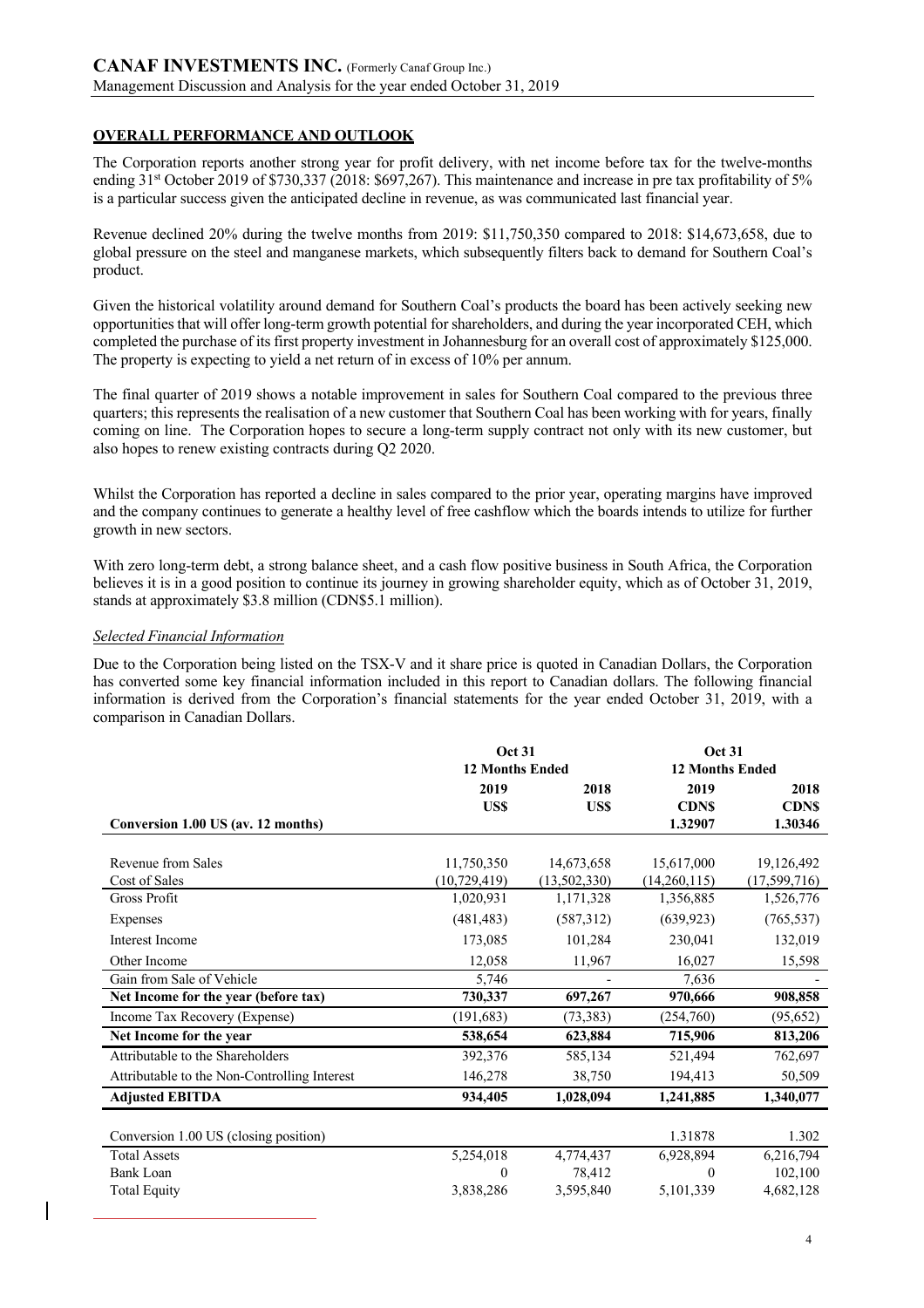## *Non- GAAP Performance Measures*

The Corporation has included additional financial performance measures in this MD&A, such as adjusted EBITDA. The Corporation believes that, in addition to conventional measures prepared in accordance with IFRS, certain investors use this information to evaluate the Corporation's underlying performance of its core operations and its ability to generate cash flow. Accordingly, it is intended to provide additional information and should not be considered in isolation or as a substitute for measures of performance prepared in accordance with IFRS.

### *\*Reconciliation of Adjusted EBITDA and Profit*

|                                 |                        | <b>Oct 31</b> |                     | <b>Oct 31</b>          |
|---------------------------------|------------------------|---------------|---------------------|------------------------|
|                                 | <b>12 Months Ended</b> |               |                     | <b>12 Months Ended</b> |
|                                 | 2019<br>US\$           | 2018<br>US\$  | 2019<br><b>CDNS</b> | 2018<br><b>CDNS</b>    |
| Conversion 1.00 US Dollar Rate  |                        |               | 1.32907             | 1.30346                |
| Net Income for the year         | 538,654                | 623,884       | 715,906             | 813,206                |
| Interest Paid                   | 1,369                  | 27,853        | 1,819               | 36,305                 |
| <b>Interest Received</b>        | (173,085)              | (101, 284)    | (230,041)           | (132,019)              |
| Foreign Exchange Gain/ (Losses) | 639                    | (5,679)       | 849                 | (7,402)                |
| Depreciation                    | 375,145                | 409,937       | 498,592             | 534,336                |
| Income Taxes                    | 191,683                | 73.383        | 254,760             | 95,652                 |
| <b>Adjusted EBITDA</b>          | 934,405                | 1,028,094     | 1,241,885           | 1,340,077              |

*Adjusted EBITDA represents earnings before interest, taxes, depreciation, amortization, foreign exchange gain (loss) and other revenues (expenses) as historically calculated by the Corporation.*

## **BROAD-BASED BLACK ECONOMIC EMPOWERMENT TRANSACTION (B-BBEE)**

As part of Southern Coal's B-BBEE transformation program, Amandla Amakhulu (Pty) Ltd, ("AAM"), a 100% black, privately owned, and ringfenced, company incorporated in South Africa, acquired 30% of the issued shares of Southern Coal, from Canaf's wholly owned subsidiary, Quantum, for the value of 18 million Rand. The financial effective date for the transaction is 01 August 2018.

Quantum in return received cumulative, redeemable preference shares in AAM in the amount of the purchase price. These preference shares shall provide preferential dividends, until redeemed by AAM. These dividends will be secured by an irrevocable direction from AAM to Southern Coal to pay Quantum such dividends from any distribution to AAM. Dividends paid to date are \$215,127.

## **CLAIM AGAINST KILEMBE MINES LIMITED**

In August 2006, Canaf, then known as Uganda Gold Mining, announced the termination of any further investment into its Kilembe Copper-Cobalt Project in Uganda. Since 2007, the Company has been involved in a legal dispute with Kilembe Mines Limited, ("KML"), wherein the Corporation seeks general damages, special damages and costs of the Arbitration from KML for breach of contract. In January 2013, the high court of Uganda referred the case back to arbitration for determination.

On May 29, 2013, a preliminary meeting was held between the Company, KML and the then arbitrator. After the filing of the Statements of Claim and Defence had been concluded, the Corporation's appointed Ugandan Advocates (MMAKS Advocates) notified the board that the Arbitrator had decided to step down for personal reasons.

MMAKS Advocates and the Government's Solicitor General then agreed to a new Arbitrator, Retired Justice James Ogoola. The parties held a preliminary meeting with the Arbitrator who requested them to provide their fee estimate for the conduct of the Arbitration. The fee was later agreed between the parties and the Arbitrator with MMAKS Advocates disbursing the Corporation's portion of the fee on account. MMAKS Advocates applied for and was granted leave by the Arbitrator to file an Amended Statement of Claim on the Corporation's behalf. The parties now await for the matter to be set down for scheduling and hearing by the Arbitrator.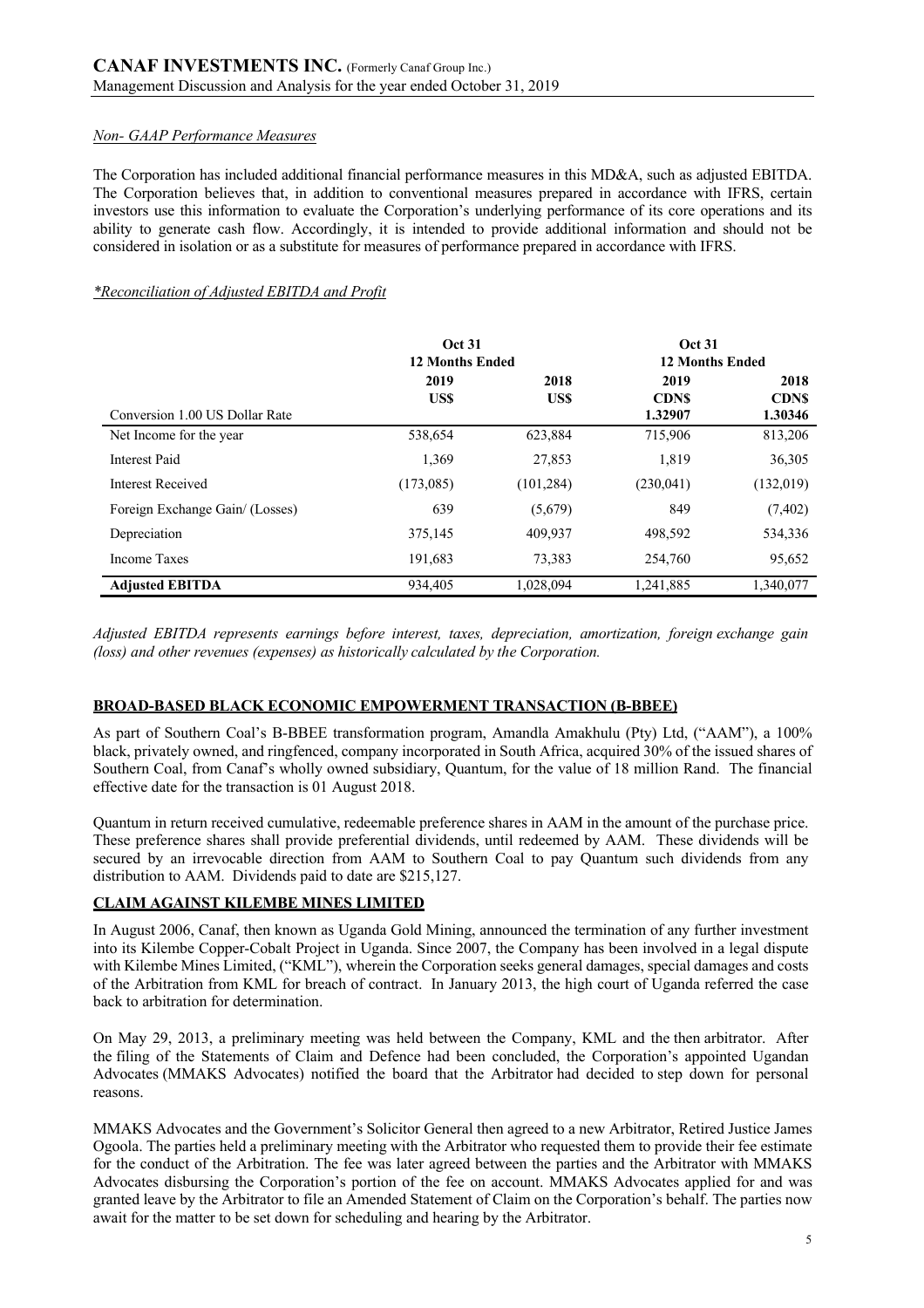## **RESULTS OF OPERATIONS**

## **YEAR ENDED OCTOBER 31, 2019**

The Corporation reported net income of \$538,654 (2018: \$623,884), a decrease of \$85,230 (-16%) on revenues of \$11,750,350 (2018: \$14,673,658). While revenues have declined 25% from last year, management can confirm they have been working on margin improvement through implementing a number of efficiencies within the Southern Coal operations, as demonstrated by the growth in gross margin to 8.7% in 2019 from 8.0% the prior year.

|                                   | <b>12 Months Ended</b> |              |                 |               |  |
|-----------------------------------|------------------------|--------------|-----------------|---------------|--|
|                                   | Oct 31, 2019           |              |                 |               |  |
|                                   | 2019                   | 2018         | <b>Variance</b> |               |  |
|                                   | <b>USS</b>             | US\$         | US\$            | $\frac{0}{0}$ |  |
| Sales                             | 11,750,350             | 14,673,658   | (2,923,308)     | $-25%$        |  |
| Cost of Sales                     | (10, 729, 419)         | (13,502,330) | 2,772,911       | $-26%$        |  |
| Gross Profit (Loss)               | 1,020,931              | 1,171,328    | (150, 397)      | $-15%$        |  |
| Expenses                          |                        |              |                 |               |  |
| General and Administrative        | (479, 475)             | (565, 138)   | 85,663          | $-18%$        |  |
| Interest on Bank Loan             | (1,369)                | (27, 853)    | 26,484          | $-1935%$      |  |
| Foreign Exchange Gain             | (639)                  | 5,679        | (6,318)         | 989%          |  |
| Total expenses                    | (481, 483)             | (587,312)    | 105,829         | $-22\%$       |  |
| Interest Income                   | 173,085                | 101,284      | 71,801          | 41%           |  |
| Gain from Sale of Vehicle         | 5,746                  |              | 5,746           |               |  |
| Other Income                      | 12,058                 | 11,967       | 91              | $1\%$         |  |
| Income (Loss) Before Income Taxes | 730,337                | 697,267      | 33,070          | $5\%$         |  |
| Income Tax (Expense) Recovery     | (191, 683)             | (73, 383)    | (118,300)       | 62%           |  |
| Net Income (Loss) for the period  | 538,654                | 623,884      | (85,230)        | $-16%$        |  |

# Sales

Revenue for the year was \$11,750,350 (2018, \$14,673,658), a 25% decline, due to global pressure on the steel and manganese markets, which subsequently filtered back to demand for Southern Coal's product. Quarter 4 marked a stepped increase in demand for Southern Coal's calcine product due to the commencement of supply to a new customer, which has been a key focus over the course of 2019, and which in the final quarter has started to pay off.

Rental income generated in CEH commenced in Q4 2019. By the end of YE 2020, the Corporations intends it to grow the income to approximately \$55,000 per annum by adding 2 more properties to the portfolio.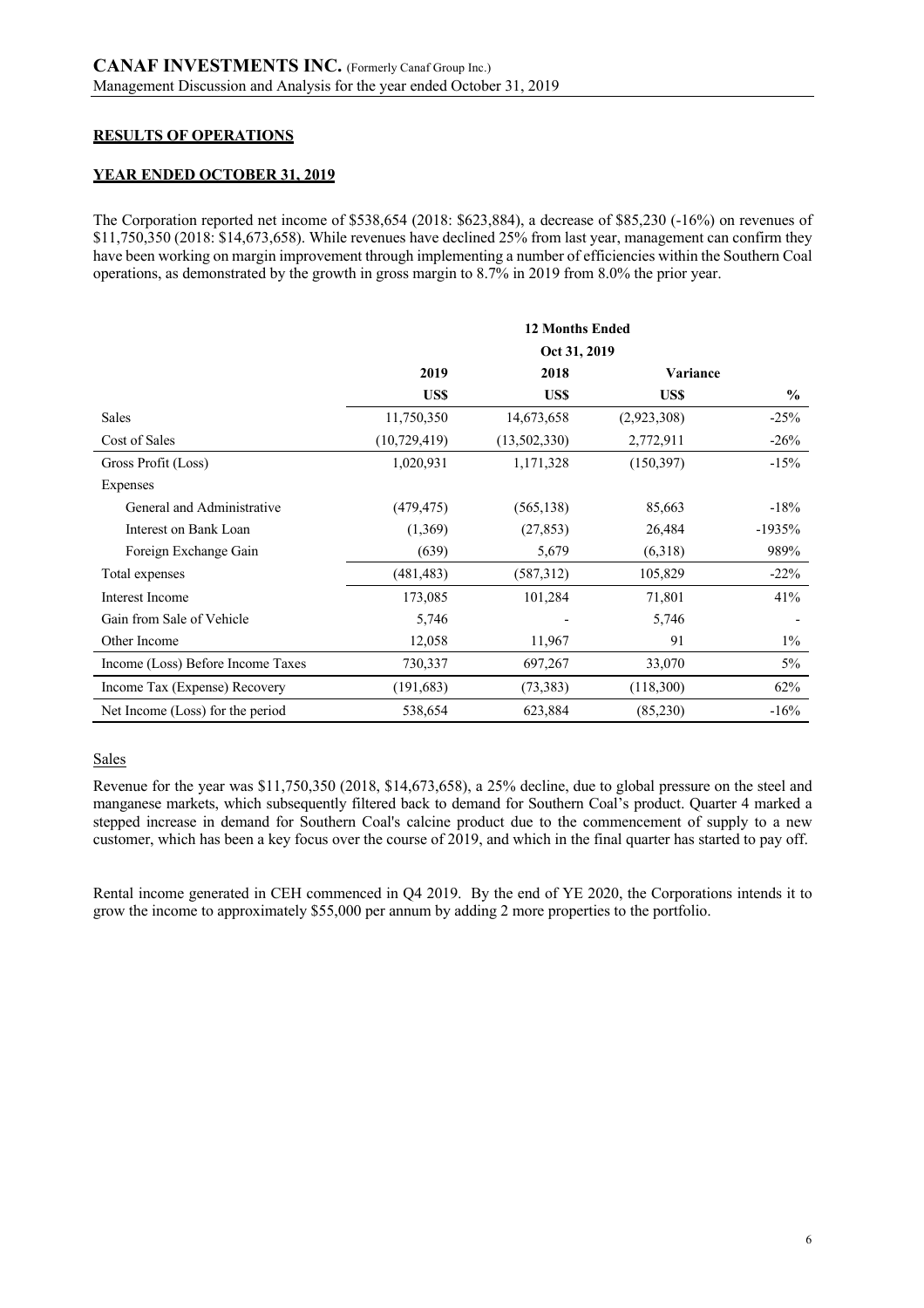# Cost of Sales

Cost of sales were 26% lower than the same period last year (2019: \$10,729,419, 2018: \$13,502,330), aligned with the sales decline during the year.

|                                            | <b>12 Months Ended</b><br><b>Oct 31</b> |            |
|--------------------------------------------|-----------------------------------------|------------|
|                                            | 2019                                    | 2018       |
|                                            | US\$                                    | US\$       |
| Inventories, Beginning of the Year         | 836,551                                 | 472,221    |
| Analysis Fees                              | 7,266                                   | 6,190      |
| Depreciation                               | 375,145                                 | 409,937    |
| Electricity                                | 82,239                                  | 401,333    |
| Fuel, Oil and Lubricants                   | 92,975                                  | 55,034     |
| Professional and Project Management<br>Fee | 14,448                                  | 18,903     |
| <b>Medical Expenses</b>                    | 8,654                                   | 9,840      |
| <b>Product Purchases</b>                   | 8,651,639                               | 10,835,793 |
| Protective Clothing                        | 9,150                                   | 10,246     |
| Provident Fund                             | 16,207                                  | 12,501     |
| Machinery Rental                           | 106,610                                 | 408,581    |
| Repairs and Maintenance                    | 245,065                                 | 469,467    |
| Salaries and Benefits                      | 369,573                                 | 393,106    |
| Transportation                             | 563,395                                 | 835,729    |
| Inventories, End of the Quarter            | (649, 498)                              | (836, 551) |
|                                            | 10,729,419                              | 13,502,330 |

### General and Administrative Expenses:

|                                        |           | <b>12 Months Ended</b> |          |               |
|----------------------------------------|-----------|------------------------|----------|---------------|
|                                        |           | <b>Oct 31</b>          |          |               |
|                                        | 2019      | 2018                   | Variance |               |
|                                        | US\$      | US\$                   | US\$     | $\frac{6}{9}$ |
| Bank Charges and Interest              | 23,328    | 14,087                 | (9,241)  | $-40%$        |
| <b>Consulting Fees</b>                 | 72,606    | 84,209                 | 11,603   | 16%           |
| Management Fees                        | 114,165   | 127,024                | 12,859   | 11%           |
| Office, Insurance and Sundry           | 58,039    | 79,376                 | 21,337   | 37%           |
| Professional Fees                      | 101,210   | 108,637                | 7,426    | $7\%$         |
| Promotion                              | 2,314     |                        | (2,314)  | $-100\%$      |
| Telephone                              | 9,450     | 16,948                 | 7,498    | 79%           |
| Transfer Agent and Filing Fees         | 11,894    | 14,617                 | 2,723    | 23%           |
| Travel                                 | 28,615    | 44,668                 | 16,054   | 56%           |
| Broad-Based Black Economic Empowerment | 57,855    | 75,573                 | 17,718   | 31%           |
|                                        | 479,475   | 565,138                | 85,663   | 18%           |
| Foreign Exchange gain                  | 639       | (5,679)                | (6,318)  | -989%         |
| <b>Finance Costs</b>                   | 1,369     | 27,853                 | 26,484   | 1935%         |
| <b>Expenses</b>                        | 481,483   | 587,312                | 105,829  | 22%           |
| Interest Income                        | (173,085) | (101, 284)             | 71,801   | $-41%$        |
| Other Income                           | (17, 804) | (11,967)               | 5,837    | $-33%$        |
|                                        | 290,594   | 474,061                | 183,467  | 63%           |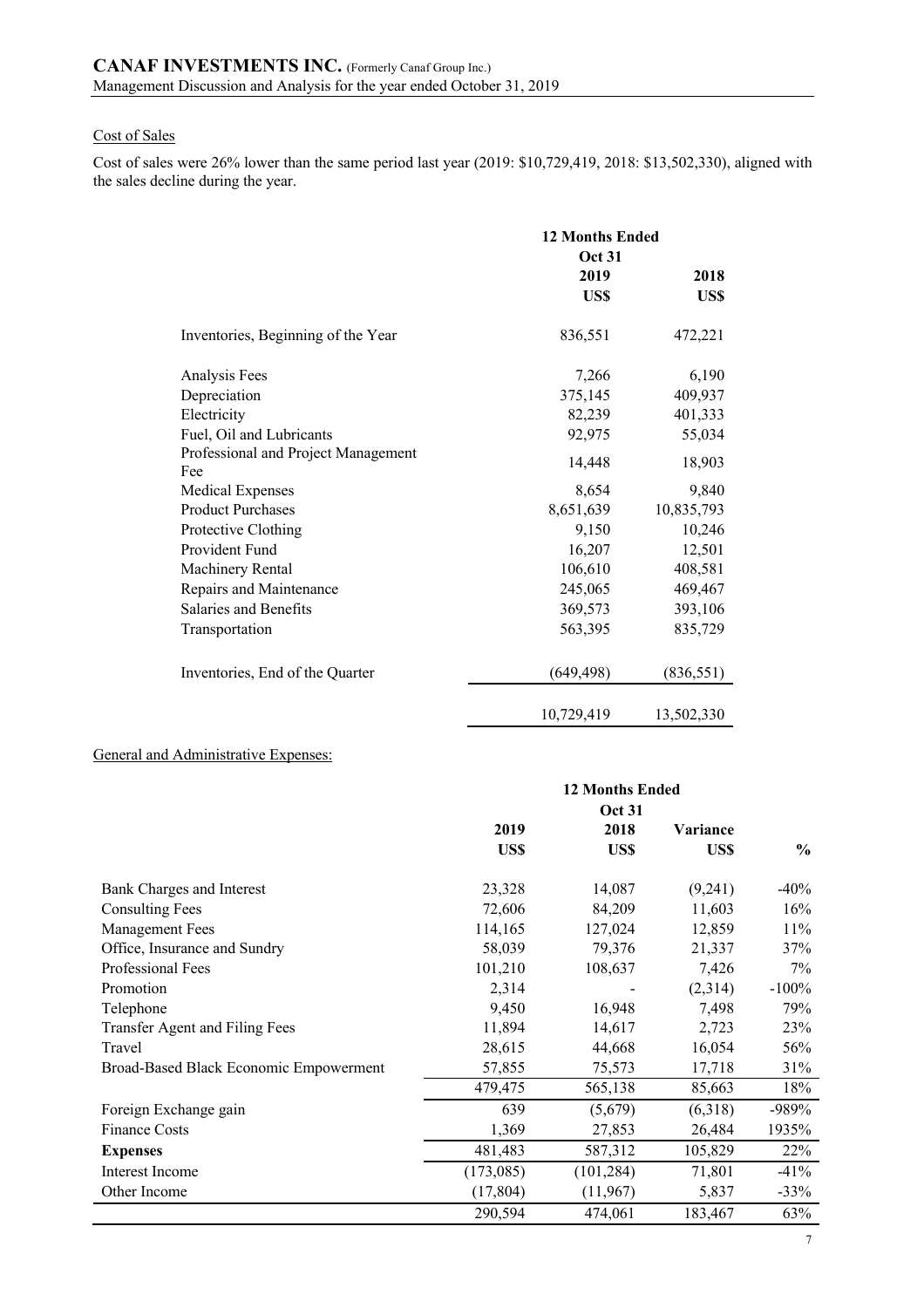### Expenses

Expenses for the year were \$481,483 (2018: \$587,312) a decrease of \$105,829, 22%, primarily due to increased oneoff costs incurred during 2018 relating to the B-BBEE program (\$75,573) and necessary legal and administrative charges in relation to the Corporations name and jurisdiction changes in Canada. Furthermore, during the year ended 2018 the Corporation incurred extra management and consultant fees due to the passing of its previous CFO, Zeny Manalo as well as transitional costs associated with the appointment and resignation of Derick Sinclair, and appointment of Rebecca Williams as CFO.

Expenses during the year ended 2019 have now stabilized and management does not expect to incur any further extra ordinary management or consultant fees going forward

### Finance Costs

Repayment of the 14 million Rand loan from ABSA bank, which was drawn down in February 2015, concluded in the first quarter of 2019, and represents the finance cost of \$1,398 in the twelve months ended October 31 2019.

#### Interest Income

Interest income earned on cash in hand for the year was \$173,085, compared with the previous year's income of \$101,284.

#### Income Taxes

The Corporation reported income tax expense for the year of \$191,683 (2018: expense of \$206,559).

### Comprehensive Income

The Corporation is not subject to currency fluctuations in its core activities however the Corporation is subject to transactions in various currencies and the volatility in international currency markets does have an impact on some costs and the translation into USD, the reporting currency of the Corporation.

The current years comprehensive loss on foreign exchange to the amount of \$81,081 (2018: \$325,740) is primarily as a result of the translation into US\$ the reporting currency. As at October 31, 2019, the Corporation has accumulated other comprehensive loss of \$1,877,641 (October 31, 2018: \$1,778,337.).

The Corporation does not hedge net asset translation movements.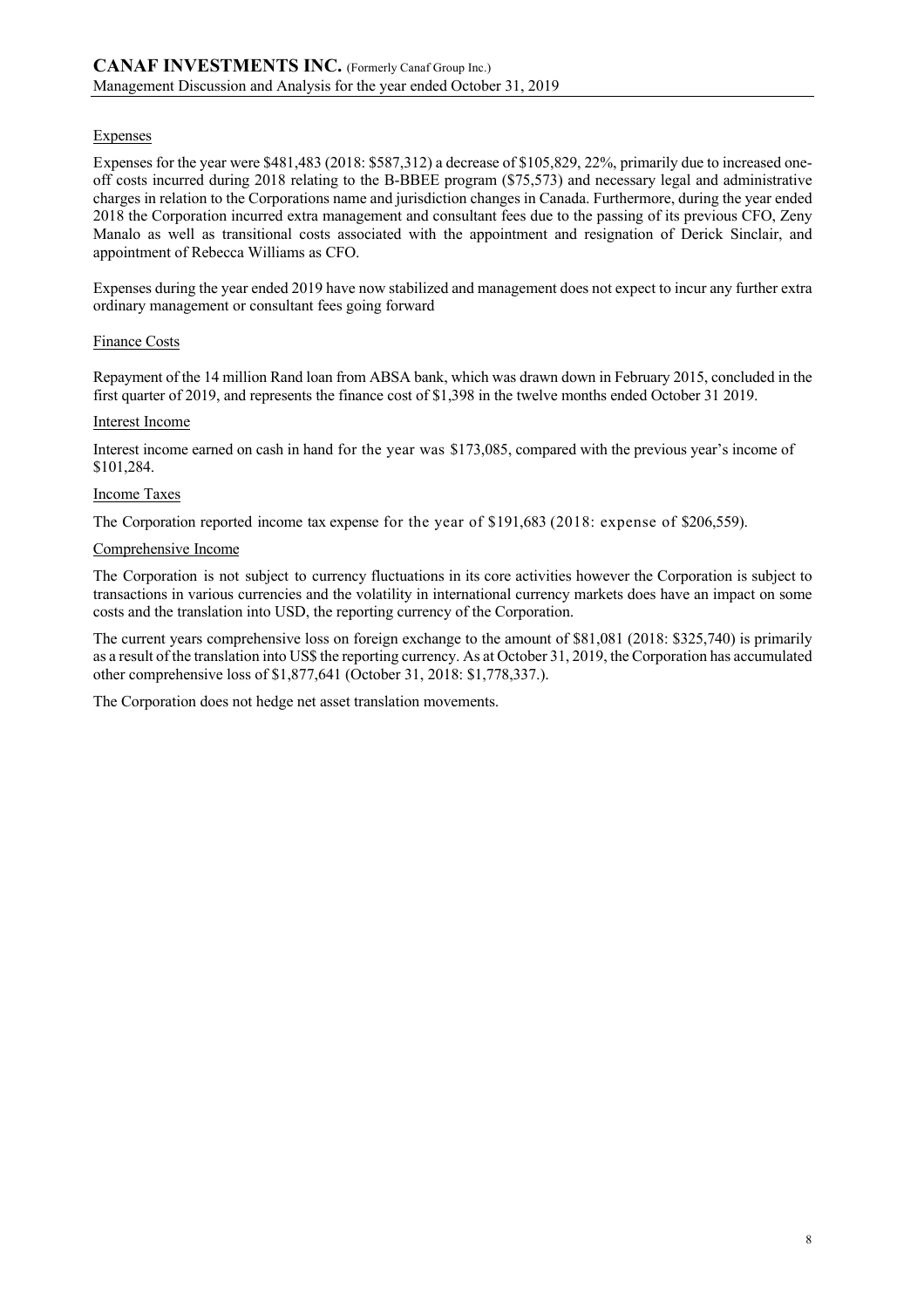## **SUMMARY OF QUARTERLY RESULTS**

The following financial data is derived from the Corporation's financial statements for the past 8 quarters.

The final quarter of 2019 is a notable improvement on the previous four quarters and represents the results of the work that Southern Coal has been doing to increase the demand base through a new customer.

Management expects 2020 to continue to have a level of uncertainty in its markets that is supplies in to, but is confident that it will continue to remain profitable as it continues to improve on efficiencies.

|                                                | <b>Three Months Ended</b> |              |              |              |
|------------------------------------------------|---------------------------|--------------|--------------|--------------|
|                                                | Oct 31, 2019              | Jul 31, 2019 | Apr 30, 2019 | Jan 31, 2019 |
|                                                | US\$                      | US\$         | US\$         | US\$         |
| Sales                                          | 4,070,037                 | 3.422.222    | 1,838,458    | 2,419,633    |
| Gross Profit                                   | 228,432                   | 384,581      | 78.399       | 329,519      |
| Net Income (Loss)                              | 125,368                   | 222,208      | 3.711        | 187,367      |
| Net Comprehensive Income (Loss) for the period | (114,008)                 | 267,206      | (284, 388)   | 588,581      |
| Basic and diluted earnings (loss) per share    | 0.003                     | 0.005        | 0.000        | 0.004        |

|                                                | Oct 31, 2018 | Jul 31, 2018 | Apr 30, 2018 | Jan 31, 2018 |
|------------------------------------------------|--------------|--------------|--------------|--------------|
|                                                | US\$         | US\$         | US\$         | US\$         |
| Sales                                          | 2,530,979    | 3.444.253    | 5.425.213    | 3,273,213    |
| Gross Profit                                   | 233,066      | 235,093      | 454,607      | 248,562      |
| Net Income (Loss)                              | 108,996      | 65,008       | 262,753      | 187,127      |
| Net Comprehensive Income (Loss) for the period | (342, 307)   | (50, 662)    | 138,299      | 552,814      |
| Basic and diluted earnings (loss) per share    | 0.002        | 0.001        | 0.006        | 0.004        |

# **FOURTH QUARTER OPERATIONS**

During the fourth quarter, the Corporation reported a net income of \$125,368 (2017: \$107,779).

|                                   | 2019        | 2018          |               | <b>Variance</b> |
|-----------------------------------|-------------|---------------|---------------|-----------------|
|                                   | US\$        | US\$          | US\$          | $\frac{6}{9}$   |
| <b>Sales</b>                      | 4,070,037   | 2,530,979     | 1,539,058     | 38%             |
| Cost of Sales                     | (3,841,605) | (2, 297, 913) | (1, 543, 692) | 40%             |
| Gross Profit (Loss)               | 228,432     | 233,066       | (4,634)       | $-4\%$          |
| Expenses                          |             |               |               |                 |
| General and Administrative        | (118, 575)  | (146,350)     | 27,776        | $-23%$          |
| Interest on Bank Loan             | 30          | (2,106)       | 2,136         | 7238%           |
| Foreign Exchange Gain             | (698)       | 5,679         | (6,377)       | 914%            |
| Total expenses                    | (119,243)   | (142, 777)    | 23,534        | $-20%$          |
| Interest Income                   | 45,977      | 47,639        | (1,662)       | $-4\%$          |
| Other Income                      | 4,335       | 11,967        | (7,632)       | $-176%$         |
| Income (Loss) Before Income Taxes | 159,501     | 154,970       | 4,531         | 3%              |
| Income Tax (Expense) Recovery     | (34, 133)   | (47,191)      | 13,058        | $-38%$          |
| Net Income (Loss) for the period  | 125,368     | 108,996       | 16,372        | 14%             |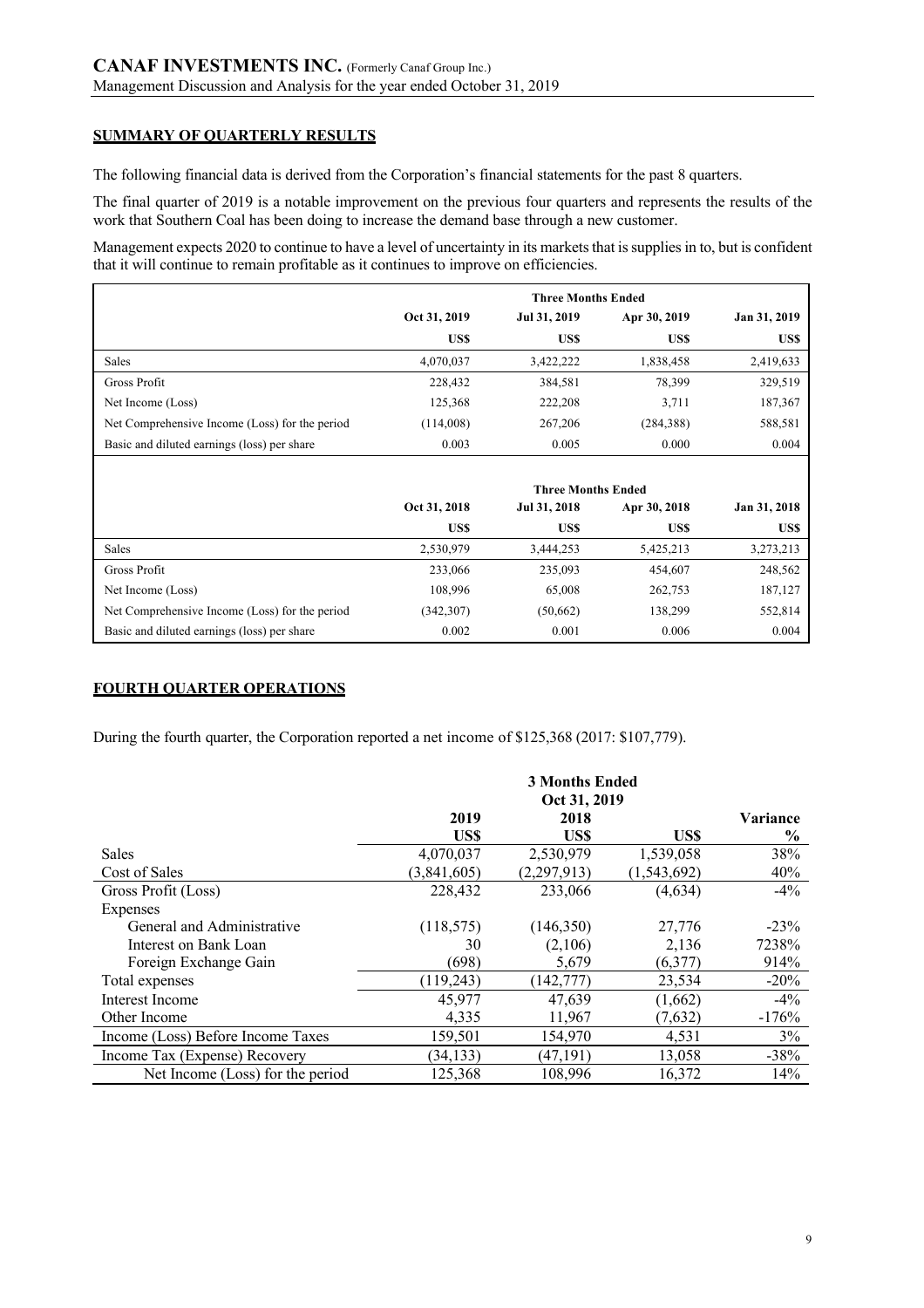# **SELECTED ANNUAL INFORMATION**

The following financial data is derived from the Corporation's audited financial statements for the years ended October 31, 2019, 2018, 2017, and 2016.

|                                             | 2019           | 2018         | 2017        | 2016        |
|---------------------------------------------|----------------|--------------|-------------|-------------|
|                                             | US\$           | US\$         | US\$        | US\$        |
| <b>Sales</b>                                | 11,750,350     | 14,673,658   | 10,699,117  | 4,703,528   |
| Cost of Sales                               | (10, 729, 419) | (13,502,330) | (9,476,007) | (4,600,463) |
| Gross Profit                                | 1,020,931      | 1,171,328    | 1,223,110   | 103,065     |
| Income before income taxes                  | 730,337        | 697,267      | 736,284     | (312, 218)  |
| Income Tax (Expense) Recovery               | (191, 683)     | (73, 383)    | (194, 476)  | 133,063     |
| Net income (Loss) for the year              | 538,654        | 623,884      | 541,808     | (179, 155)  |
| Interest Income                             | 173,085        | 101,284      | 17,962      | 29,280      |
| Bank Loan, including current portion        |                | 78,412       | 416,882     | 702,230     |
| <b>Total Assets</b>                         | 5,211,388      | 4,774,437    | 3,315,232   | 2,729,318   |
| Basic and diluted earnings (loss) per share | 0.011          | 0.013        | 0.014       | (0.004)     |

The main components making up the total assets balance as at October 31, 2019 of \$5,254,018 (2018: 4,774,437) are: \$1,146,260 (2018: \$1,250,290) due from non-controlling interest; \$643,860 (2018: \$868,059) property, plant and equipment; \$390,916 (2018: \$552,351) in cash; \$2,358,108 (2018: \$1,240,730) in accounts receivable, with the growth in balance between years reflecting the high sales revenue in quarter 4; and \$649,498 (2018: \$836,551) in inventories, comprising mostly of stock on hand.

# **LIQUIDITY AND CAPITAL RESOURCES**

At October 31, 2019, the Corporation had cash of \$390,916 (October 31, 2018: \$552,351) and working capital of \$2,048,165 (October 31, 2018: \$1,477,490). Surplus cash and cash equivalents are deposited in interest accruing accounts.

Working capital components include cash in current or interest-bearing accounts, trade and other receivables, sales tax receivable, inventories and prepaid expenses and deposits, trade and other payables, sales tax payable, income tax payable, and current portion of long-term debt.

Trade receivables and trade payables are expected to increase or decrease as sales volumes change

|                                                 | <b>12 Months Ended</b> |                       |  |
|-------------------------------------------------|------------------------|-----------------------|--|
|                                                 | <b>Oct 31</b><br>2019  | <b>Oct 31</b><br>2018 |  |
|                                                 | US\$                   | US\$                  |  |
| Cash provided by (used) in operating activities | 115,476                | 739.381               |  |
| Cash used in investing activities               | (151, 737)             | (269, 949)            |  |
| Cash provided by (used) in financing activities | (75, 561)              | (335, 929)            |  |
| Increase (Decrease) in cash                     | (111, 822)             | 133,503               |  |

Operations provided \$44,973 in cash during the year ended October 31, 2019 (October 31, 2018 provided \$739,382) largely due to timing of supplier payments as well as payment of dividend payment of \$215,127 to Amandla Amakhulu (Pty) Ltd, ("AAM"), a 100% black, privately owned, and ringfenced, company incorporated in South Africa, who acquired 30% of the issued shares of Southern Coal, from Canaf's wholly owned subsidiary, Quantum, for the value of 18 million Rand.

Repayment of the 14 million Rand loan from ABSA bank, which was drawn down in February 2015, concluded in the first quarter of 2019, and represents the cash used in financing activities in the twelve months ended October 31 2019.

Except as described above, the Corporation's management is not aware of any other trends or other expected fluctuations in its liquidity that would create any deficiencies. The Corporation's management believes that its cash balances will be sufficient to meet the Corporation's short-term and long-term requirements for ongoing operations and planned growth. The Corporation does occasionally utilize cash reserves to offer suppliers earlier payment terms in return for more favorable rates.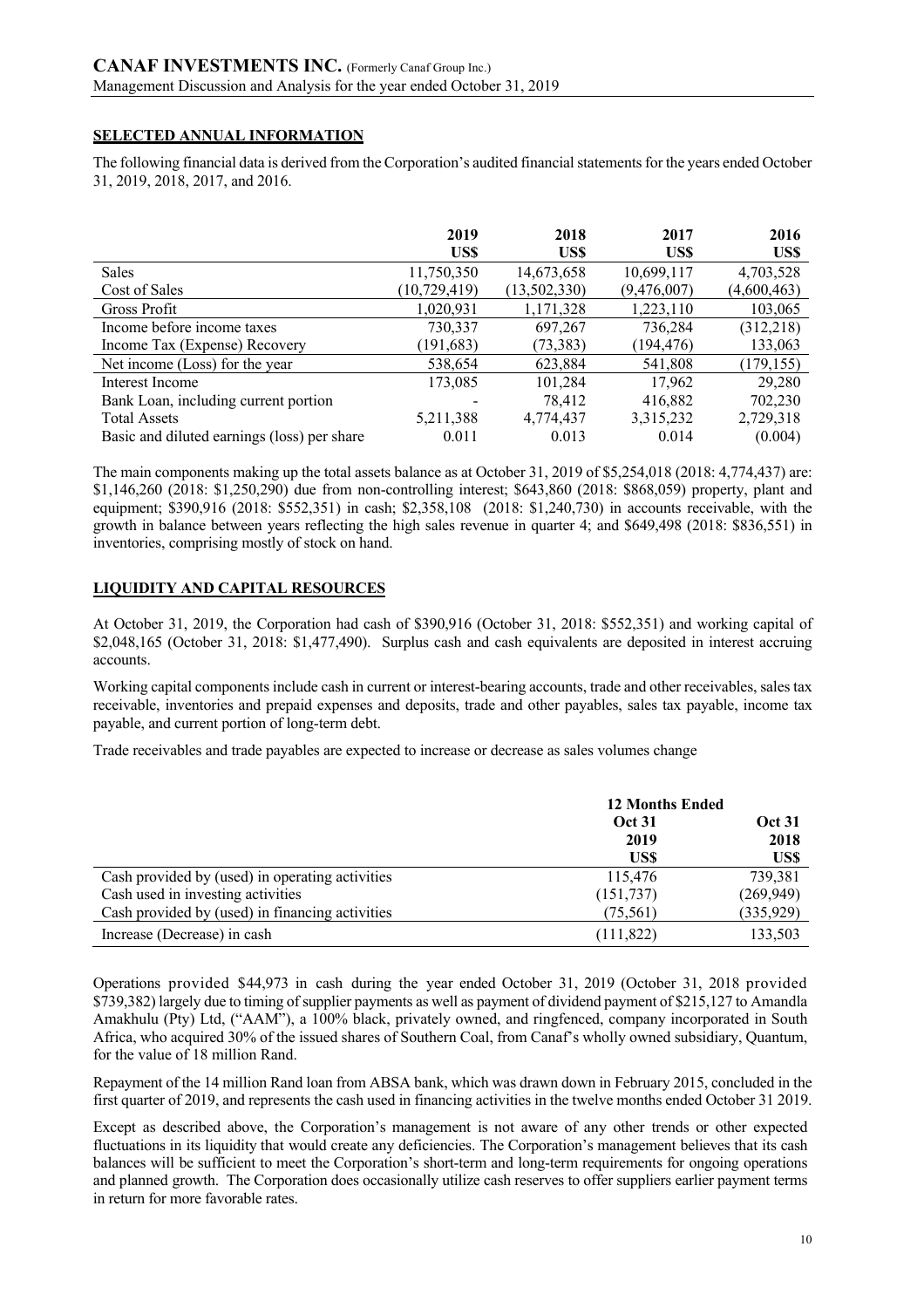## **ECONOMIC DEPENDENCE**

Sales from the Corporation's South African coal processing business are substantially been derived from three customers and as a result, the Corporation is economically dependent on these customers. The Corporation's exposure to credit risk is limited to the carrying value of its accounts receivable. As at October 31, 2019, trade receivables of \$2,339,210 (October 31, 2018: \$1,240,730) were due from these customers and were collected subsequent to quarter-end.

#### **REVENUE RECOGNITION**

Revenue from the sale of calcined anthracite is recognized upon transfer of title, which is completed when the physical product is delivered to customers and collection is reasonably assured. Interest and other income are recognized when earned and collection is reasonably assured.

### **COMMITMENT**

The Corporation has an agreement to lease premises for its coal processing plant in South Africa for a term of ten years, expiring on December 31, 2020, with a monthly rent of Rand 35,000 (\$2,369). Future minimum annual lease payments are as seen below. The Corporation plans to agree extended terms for the lease of its premises for a further 5 years, during 2020.

|      | US\$   |
|------|--------|
| 2020 | 27,890 |
| 2021 | 4,648  |
|      | 32,538 |

### **CONTRACTUAL OBLIGATIONS**

The bank loan matured on January 7, 2019.

### **TRANSACTIONS WITH RELATED PARTIES**

At the report date, key management consists of Christopher Way (CEO, President and a Director of the Corporation), Rebecca Williams (CFO and Director), David Way (Chairman of the Board and Director of the Corporation) and Peter Wassenaar (Director) who replaced Kevin Corrigan on the 1st August 2019.

Fees incurred for services by key management personnel during the year ended October 31, 2019 and 2018 were as follows:

|                        |                                                             | <b>12 Months Ended</b> |               |
|------------------------|-------------------------------------------------------------|------------------------|---------------|
|                        |                                                             | <b>Oct 31</b>          | <b>Oct 31</b> |
|                        |                                                             | 2019                   | 2018          |
| <b>Services</b>        | Party                                                       | US\$                   | US\$          |
| Professional Fees      | CFO and director of the Corporation                         | 25,347                 | 15,649        |
| Professional Fees      | Former CFO and director of the Corporation                  |                        | 28,706        |
| <b>Consulting Fees</b> | President, CEO and director of the Corporation              | 72,606                 | 84,209        |
| Directors Fees         | Directors of the coal processing operations in South Africa | 114,165                | 127,024       |
| <b>Consulting Fees</b> | Legal Counsel and Director of the Corporation               | 1.479                  |               |

#### **OFF-BALANCE SHEET ARRANGEMENTS**

The Corporation has no off-balance sheet arrangements

## **ACCOUNTING STANDARDS ISSUED BUT NOT YET EFFECTIVE**

A number of new accounting standards, amendments to standards, and interpretations have been issued but not yet effective up the date of issuance of the Company's consolidated financial statements. The Company intends to adopt the following standards when it becomes effective.

### **IFRS 16 – Leases**

IFRS 16 sets out the principles for the recognition, measurement, presentation and disclosure of leases and requires lessees to account for all leases under a single on-balance sheet model similar to the accounting for finance leases. The standard includes two recognition exemptions for lessees: leases of 'low-value' assets; and short-term leases. For those assets determined to meet the definition of a lease, at the commencement date, a lessee will recognize a liability to make lease payments and an asset representing the right to use the underlying asset during the lease term. Lessees will be required to separately recognize the interest expense on the lease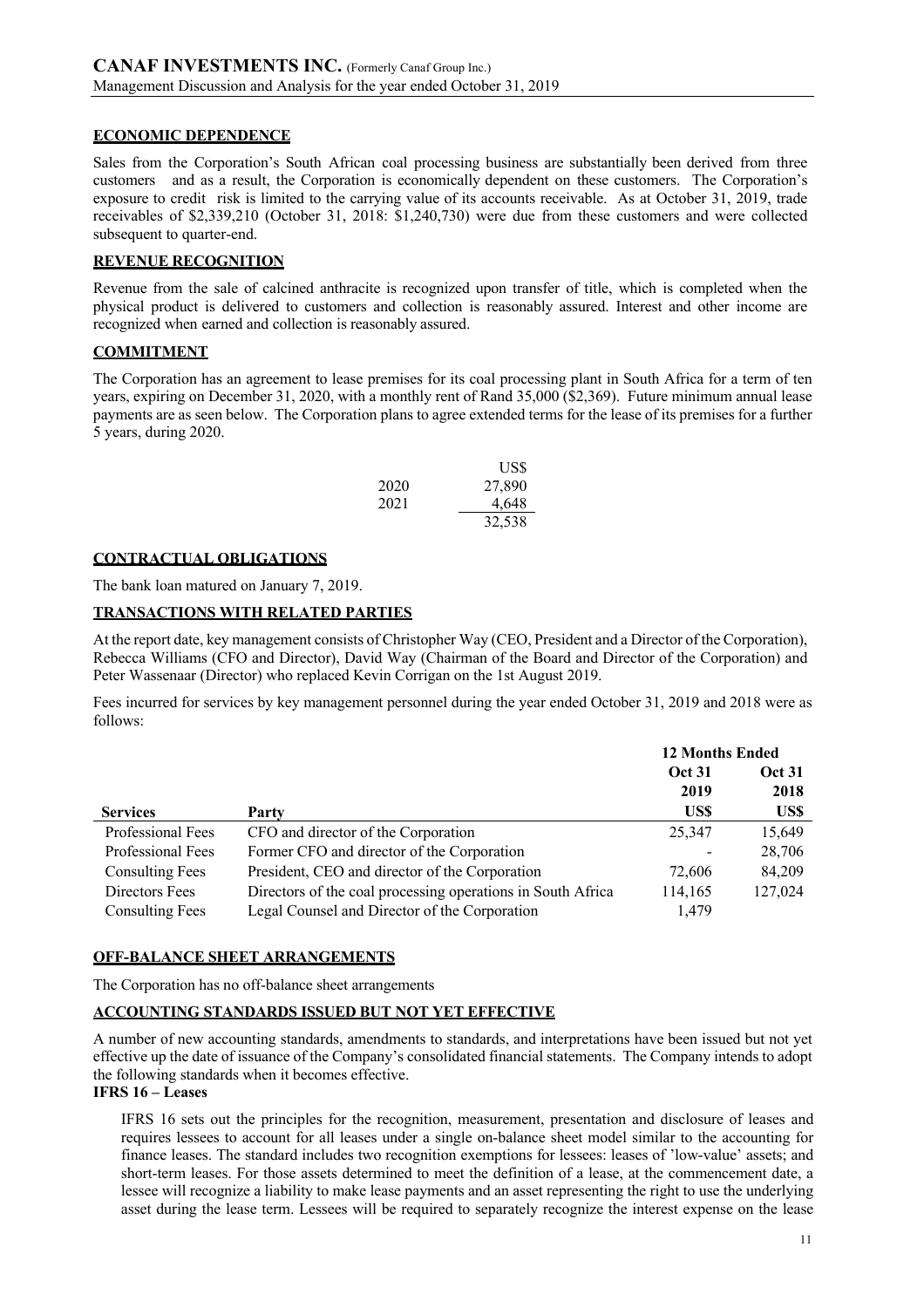liability and the depreciation expense on the right-of-use asset. IFRS 16 also requires lessees to make more extensive disclosures than under IAS 17.

In transitioning to IFRS 16, a lessee can choose to apply the standard using either a full retrospective or a modified retrospective approach. The standard's transition provisions permit certain reliefs. The Company will apply IFRS 16 on November 1, 2019 using the modified retrospective approach, which means the cumulative impact of adoption will be recognized as at November 1, 2019 and the comparatives will not be restated. The Company will elect to use the exemptions proposed by the standard on lease contracts for which the lease terms ends within 12 months as of the date of initial application, and lease contracts for which the underlying asset is of low-value.

In 2019, the Company continued its impact assessment of IFRS 16 and based on the Company's evaluation, IFRS 16 is expected to have a material effect on the consolidated financial statements by increasing the Company's recognized assets and liabilities. The Company does not expect a material impact to the consolidated statements of comprehensive loss or the consolidated statements of cash flows.

## **CRITICAL ACCOUNTING POLICIES AND ESTIMATES**

The details of Canaf's accounting policies are presented in Note 2 of the audited Financial Statements for the year ended October 31, 2019. These policies are considered by management to be essential to understanding the processes and reasoning that go into the preparation of the Corporation's financial statements and the uncertainties that could have a bearing on its financial results.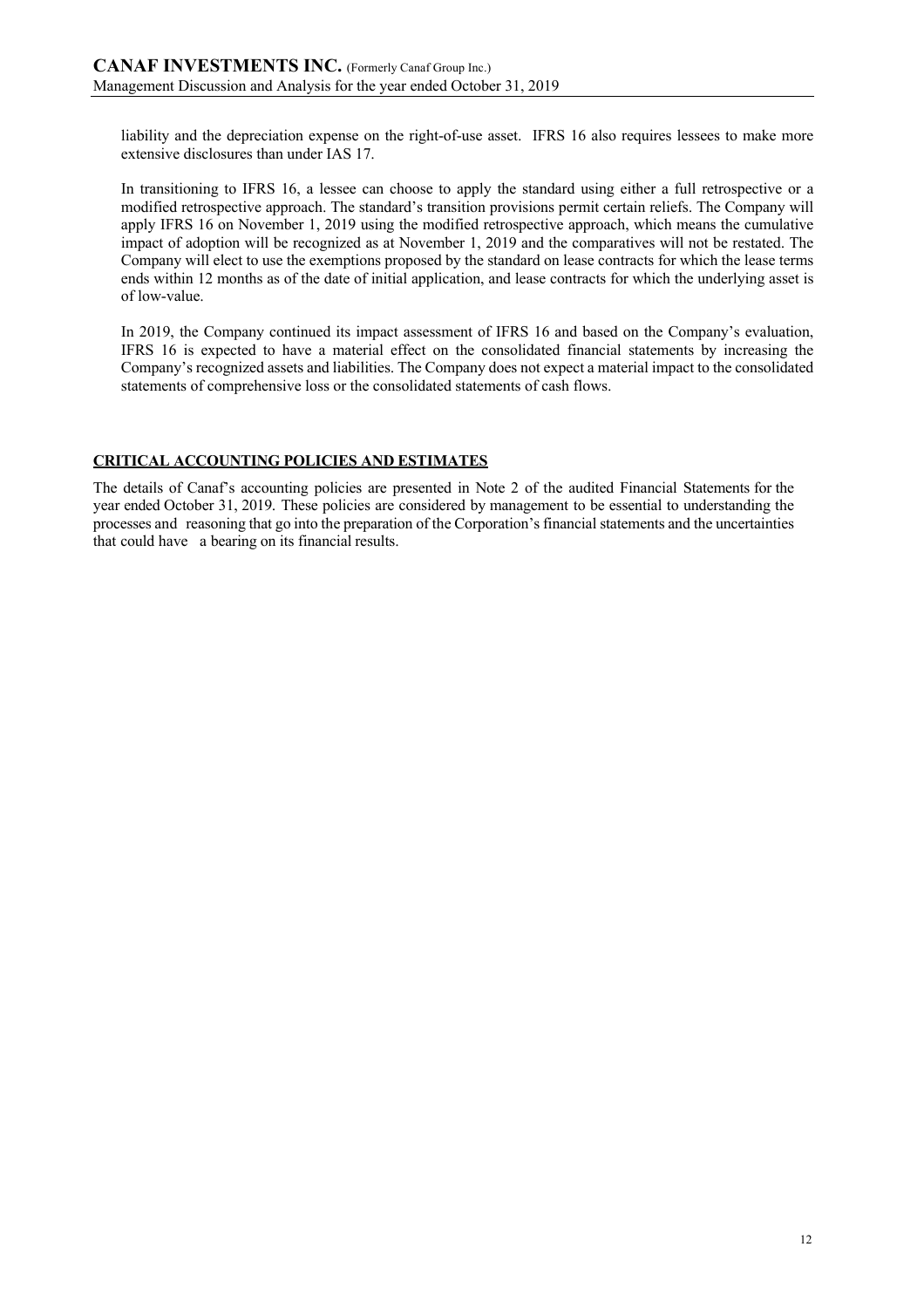## **MANAGEMENT FINANCIAL RISKS**

The Corporation is exposed to various risks in relation to financial instruments. The Corporation's financial assets and liabilities by category are summarized in Note 2(o) of the consolidated financial statements. The Corporation's risk management is coordinated by the board of directors and focuses on actively securing the Corporation's short to medium-term cash flows and raising finances for the Corporation's capital expenditure program. The Corporation does not actively engage in the trading of financial assets for speculative purposes. The most significant financial risks to which the Corporation is exposed are described below.

### *Foreign Currency Risk*

Foreign exchange risk arises because of fluctuations in exchange rates. The Corporation conducts a significant portion of its business activities in foreign currencies. The Corporation's subsidiaries, principally located in South Africa, routinely transact in the local currency, exposing the Corporation to potential foreign exchange risk in its financial position and cash flows.

The assets, liabilities, revenue and expenses that are denominated in foreign currencies will be affected by changes in the exchange rate between the United States dollar and these foreign currencies. The Corporation has outstanding debt obligations that are payable in South African Rand. The Corporation does not currently use financial instruments to mitigate this risk.

## *Credit Risk*

Credit risk is the risk of loss associated with counterparty's inability to fulfill its payment obligations. The Corporation limits its exposure to credit loss for cash by placing its cash with high quality financial institutions and for trade receivable by performing standard credit checks. The credit risk for cash and trade receivables is considered negligible since the counterparties are reputable banks with high quality external credit ratings and customers with no history of default.

The Corporation has a credit risk exposure related to its economic dependence on two customers for its calcine sales. The Corporation has assessed its exposure to credit risk and has determined that no significant risks exist from these concentrations of credit.

### *Liquidity Risk*

Liquidity risk is the risk that the Corporation will not be able to meet its financial obligations when they become due. The Corporation ensures, as far as reasonably possible, that it will have sufficient capital in order to meet short-term business requirements, after taking into account cash flows from operations and the Corporation's holdings of cash. The Corporation has a working capital of \$2,048,166 as at October 31, 2019. There can be no assurance that the Corporation will be successful with generating and maintaining profitable operations or will be able to secure future debt or equity financing for its working capital and expansion activities.

#### *Interest Rate Risk*

Interest rate risk is the risk that future cash flows will fluctuate as a result of changes in market interest rates. The Corporation is not exposed to significant interest rate risk.

#### *Commodity Price Risk*

The Corporation's revenues, earnings and cash flows are directly related to the volume and price of calcine sold and are sensitive to changes in market prices over which it has little or no control. The Corporation has the ability to address its price-related exposures through the use of sales contracts.

## *Fair Value*

The Corporation uses the following hierarchy for determining fair value measurements:

- Level 1: Quoted prices in active markets for identical assets or liabilities.
- Level 2: Other techniques for which all inputs which have a significant effect on the recorded fair value are observable, either directly or indirectly.
- Level 3: Techniques which use inputs that have a significant effect on the recorded fair value that is not based on observable market data.

The level within which the financial asset or liability is classified is determined based on the lowest level of significant input to the fair value measurement.

The Corporation's financial assets measured at fair value through profit or loss use Level 1 valuation techniques during the year ended October 31, 2019. The carrying values of the Corporation's financial assets and liabilities approximate their fair values as at October 31, 2019.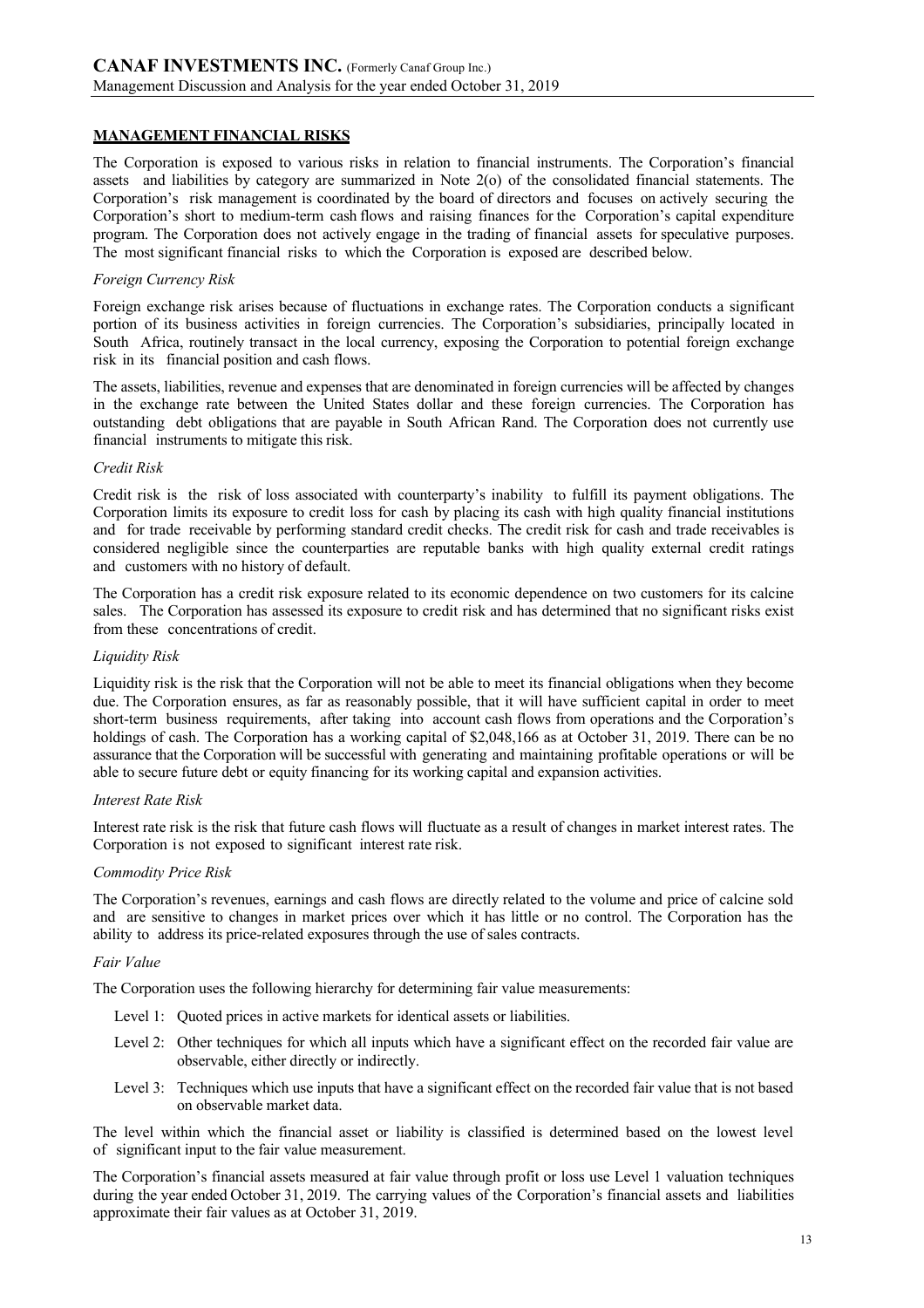## **CAPITAL RISK MANAGEMENT**

The Corporation's objectives in managing its capital are to ensure adequate resources are available to fund its coal processing business in South Africa, to seek out and acquire new projects of merit, and to safeguard its ability to continue as a going concern. The Corporation manages its share capital as capital, which as at October 31, 2019 totaled \$8,079,463 (2018: \$8,079,463).

The Corporation manages its capital structure in a manner that provides sufficient funding for operational and capital expenditure activities. Funds are secured through the sale of calcine in South Africa and, when necessary, through debt funding or equity capital raised by means of private placements. There can be no assurances that the Corporation will be able to obtain debt or equity capital in the case of operating cash deficits.

The Corporation may, from time to time, invest capital that is surplus to immediate operational needs in shortterm, liquid, and highly rated financial instruments held with major financial institutions, or in marketable securities. The Corporation may also, from time to time, enter into forward foreign exchange and commodity price contracts to hedge a portion of its exposure to movements in foreign exchange and commodity prices.

The Corporation has no externally imposed capital requirements and has not paid or declared any dividends since the date of incorporation, nor are any contemplated in the foreseeable future. There were no changes in the Corporation's approach to capital management during the quarter ended October 31, 2019.

## **RISKS AND UNCERTAINTIES**

The Corporation is subject to a number of risk factors due to the nature of the mining business in which it is engaged, including movements in commodity prices, which are difficult to forecast. The Corporation seeks to counter these risks as far as possible by selecting exploration areas on the basis of their recognized geological potential to host economic deposits.

The Corporation's assets are of indeterminate value. For further particulars see the financial statements filed on www.sedar.com.

#### *Exploration and Development*

The Corporation is not currently engaged in any exploration or development projects.

#### *Operating Hazards and Risks*

Operations in which the Corporation has a direct or indirect interest will be subject to all the hazards and risks normally incidental to exploration, development and production of resources, any of which could result in work stoppages, damage to persons or property and possible environmental damage. Although the Corporation has or will obtain liability insurance in an amount which it considers adequate, the nature of these risks is such that liabilities might exceed policy limits, the liabilities and hazards might not be insurable, or the Corporation might not elect to insure itself against such liabilities due to high premium costs or other reasons, in which event the Corporation could incur significant costs that could have a material adverse effect upon its financial condition.

#### *Metal and Mineral Prices*

Factors beyond the control of the Corporation affect the price and marketability of gold and other metals and minerals. Metal and mineral prices have fluctuated widely, particularly in recent years and are affected by numerous factors including international, economic and political trends, expectations of inflation, currency exchange fluctuations, interest rates, global or regional consumption patterns, speculative activities and worldwide production levels. The effect of these factors on the Corporation'sfuture prospects cannot accurately be predicted.

## *Political Risk*

Quantum and Canaf Investments is located in South Africa and consequently the Corporation will be subject to certain risks, including currency fluctuations, electricity outages and possible political or economic instability, and exploration and production activities may be affected in varying degrees by political stability and government regulations relating to the industry. Any changes in regulations or shifts in political attitudes are beyond the control of the Corporation and may adversely affect its business. Exploration may be affected in varying degrees by government regulations with respect to restrictions on future exploitation and production, price controls, export controls, foreign exchange controls, income taxes, expropriation of property, environmental legislation and site safety.

#### *Environmental Factors*

All phases of the Corporation's operations will be subject to environmental regulation in South Africa.

Environmental legislation is evolving in a manner which will require stricter standards and enforcement, increased fines and penalties for non-compliance, more stringent environmental assessments of proposed projects and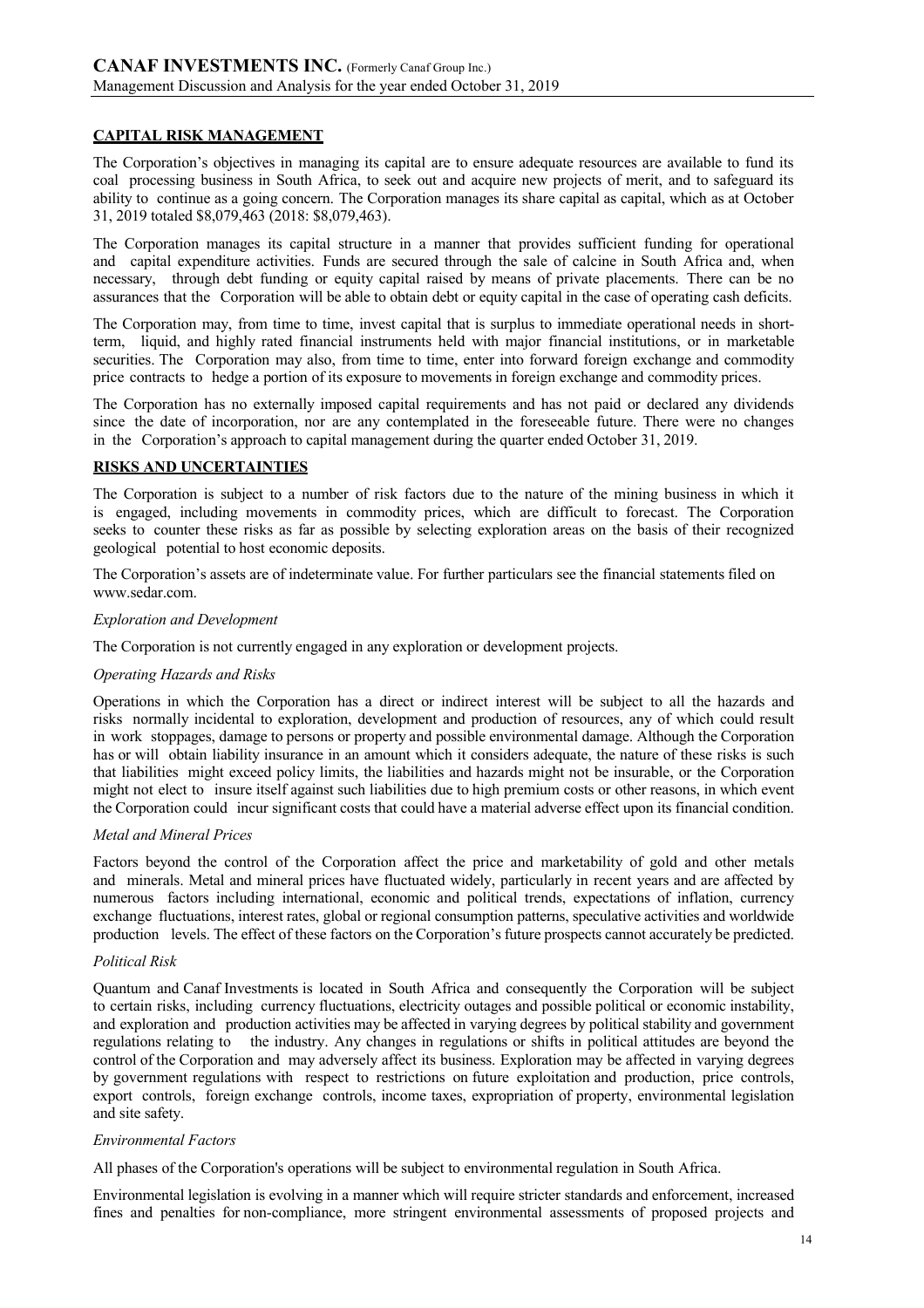a heightened degree of responsibility for companies and their officers, directors and employees. In addition, certain types of operations require the submission and approval of environmental impact assessments. Environmental assessments of proposed projects carry a heightened degree of responsibility for companies and directors, officers and employees. The cost of compliance with changes in governmental regulations has a potential to reduce the profitability of operations. The exploration, development and production activities of the Corporation will require certain permits and licenses from various governmental authorities and such operations are and will be governed by laws and regulations governing exploration, development and production, labour standards, occupational health, waste disposal, toxic substances, land use, environmental protection, safety and other matters. Companies engaged in exploration activities generally experience increased costs and delays as a result of the need to comply with applicable laws, regulations and permits. There can be no assurance that all licenses and permits which the Corporation may require to carry out exploration and development of its projects will be obtainable on reasonable terms or on a timely basis, or that such laws and regulations would not have an adverse effect on any project that the Corporation may undertake.

#### *Cash Flows and Additional Funding Requirements*

The Corporation has significant revenues from operations and produces positive cashflow. The Corporation intends to expand organically using available cash and local debt financing, when required..

Should the Corporation decided to develop or acquire a relatively large asset or opportunity, the majority ofsources of funds will in large portion be derived from the issuance of equity or project finance debt. Although the Corporation presently has sufficient financial resources and has been successful in the past in obtaining equity and debt financing to undertake its currently planned exploration and development programs, there is no assurance that it will be able to obtain adequate financing in the future or that such financing will be on terms advantageous to the Corporation.

#### *Enforcement of Civil Liabilities*

Substantially all of the assets of the Corporation will be located outside of Canada, with the directors and officers of the Corporation being resident outside of Canada also. As a result, it may be difficult or impossible to enforce judgments granted by a court in Canada against the assets of the Corporation or the directors and officers of the Corporation residing outside of Canada.

#### *Management*

The Corporation is dependent on a relatively small number of key employees, the loss of any of whom could have an adverse effect on the Corporation.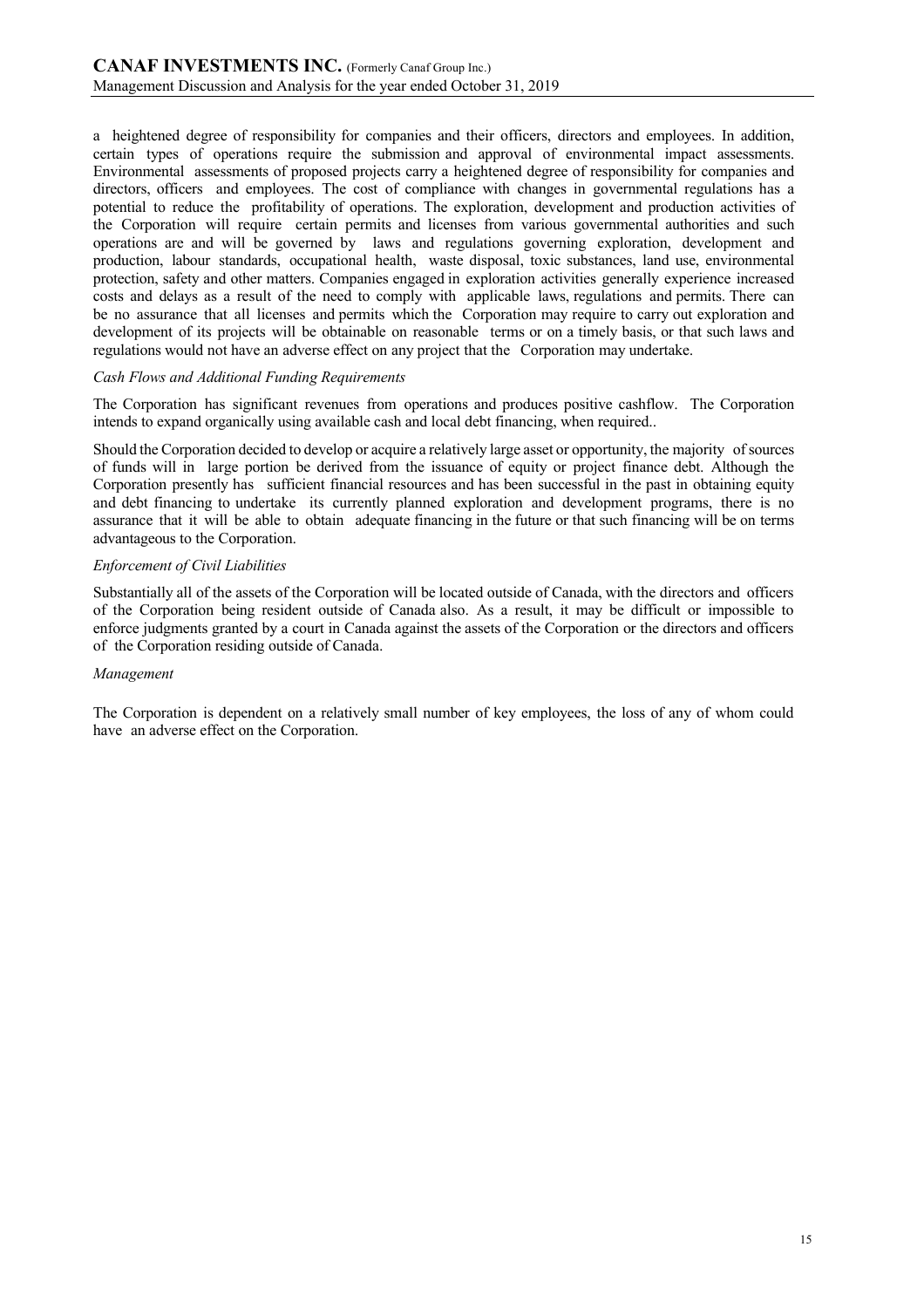# **CAUTIONARY STATEMENTS ON FORWARD-LOOKING INFORMATION**

This MD&A together with the Corporation's consolidated financial statements for the year ended October 31, 2019 contain certain statements that may be deemed "forward-looking statements". All statements in this MD&A, other than statements of historical fact, that address exploration drilling, exploitation activities and events or developments that the Corporation expects to occur, are forward looking statements. Forward looking statements in this document are statements that are not historical facts and are generally, but not always, identified by the words "expects", "plans", "anticipates", "believes", "intends", "estimates", "projects", "potential" and similar expressions, or that events or conditions "will", "would", "may", "could" or "should" occur. Information inferred from the interpretation of drilling results and information concerning resource estimates may also be deemed to be forward looking statements, as it constitutes a prediction of what might be found to be present when and if a project is actually developed. Although the Corporation believes the expectations expressed in such forward-looking statements are based on reasonable assumptions, such statements are not guarantees of future performance and actual results may differ materially from those in the forward-looking statements.

Inherent in forward-looking statements are risks and uncertainties beyond the Corporation's ability to predict or control, including risks that may affect the Corporation's operating or capital plans, including risks generally encountered in the exploration and development of natural resource properties, such as unusual or unexpected geological formations, unanticipated metallurgical difficulties, ground control problems, process upsets and equipment malfunctions; risks associated with labour and unavailability of skilled labour; fluctuations in the market prices of the Corporation's principal products, which are cyclical and subject to substantial price fluctuations; risks created through competition for natural resource properties; risks associated with lack of access to markets; risks associated with mineral and resource estimates, including the risk of errors in assumptions or methodologies; risks posed by fluctuations in exchange rates and interest rates, as well as general economic conditions; risks associated with environmental compliance and permitting, including those created by changes in environmental legislation and regulation; risks associated with the Corporation's dependence on third parties in the provision of transportation and other critical services; risks associated with aboriginal title claims and other title risks; social and political risks associated with operations in foreign countries; and risks associated with legal proceedings.

Actual results and developments are likely to differ, and may differ materially, from those expressed or implied by the forward-looking statements contained in this MD&A. Such statements are based on a number of assumptions which may prove to be incorrect, including, but not limited to, the following assumptions: that there is no material deterioration in general business and economic conditions; that there is no unanticipated fluctuation of interest rates and foreign exchange rates; that the supply and demand for, deliveries of, and the level and volatility of commodity prices develop as expected; that the Corporation receives regulatory and governmental approvals as are necessary on a timely basis; that the Corporation is able to obtain financing as necessary on reasonable terms; that there is no unforeseen deterioration in the Corporation's activity costs; that the Corporation is able to continue to secure adequate transportation as necessary for its exploration activities; that the Corporation is able to procure equipment and supplies, as necessary, in sufficient quantities and on a timely basis; that exploration activity timetables and capital costs for the Corporation's planned projects are not incorrectly estimated or affected by unforeseen circumstances; that costs of closure of various operations are accurately estimated; that there are no unanticipated changes to market competition; that the Corporation's estimates in relation to its natural resource interests are within reasonable bounds of accuracy (including with respect to size, grade and recoverability of mineral projects) and that the geological, operational and price assumptions on which these are based are reasonable; that no environmental and other proceedings or disputes arise; and that the Corporation maintains its ongoing relations with its employees, consultants and advisors.

Readers are cautioned that the foregoing list of important factors and assumptions is not exhaustive. Forwardlooking statements are not guarantees of future performance. Events or circumstances could cause the Corporation's actual results to differ materially from those estimated or projected and expressed in, or implied by, these forward- looking statements. The Corporation undertakes no obligation to update publicly or otherwise revise any forward- looking statements or the foregoing list of factors, whether as a result of new information or future events or otherwise, except as may be required under applicable laws.